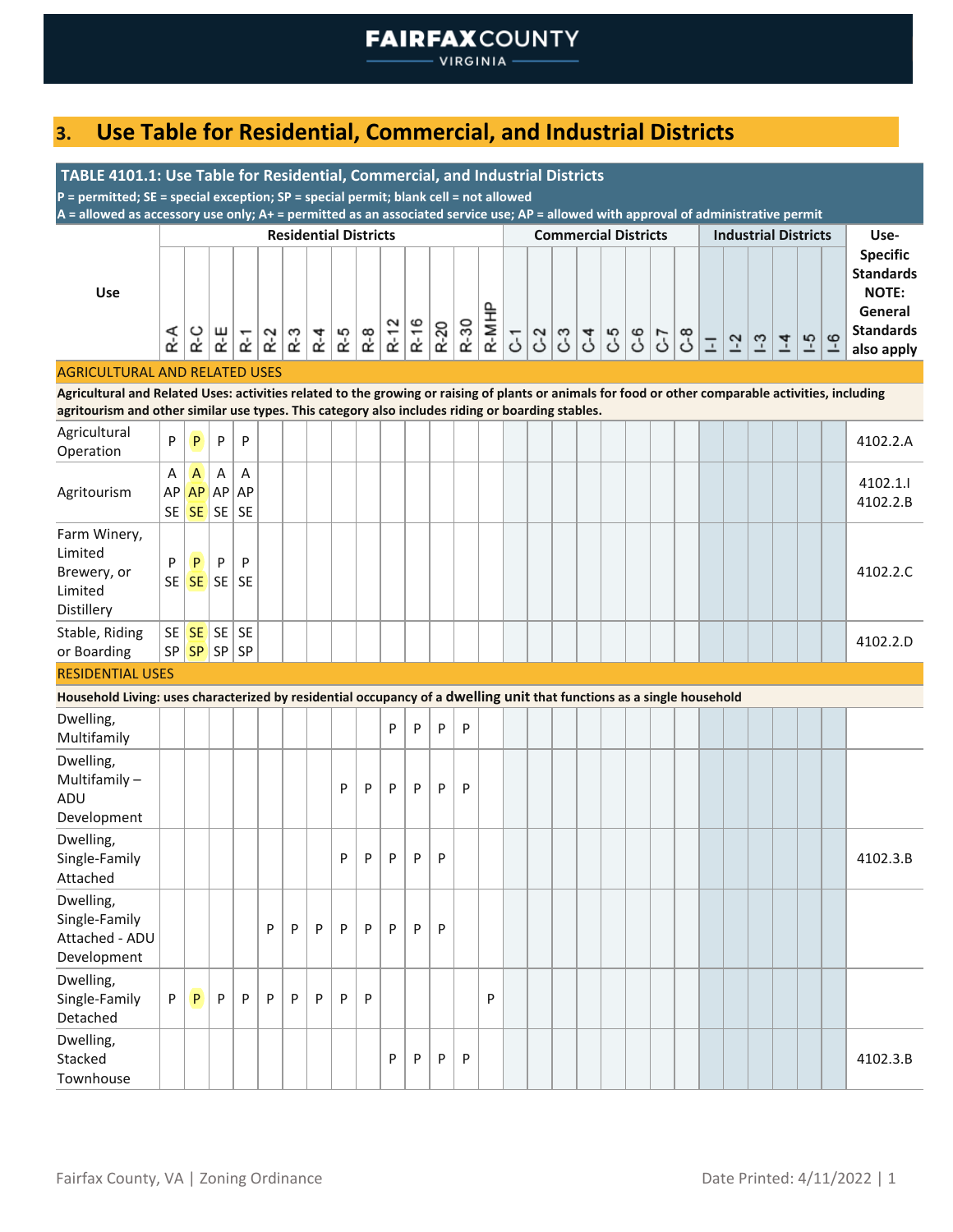VIRGINIA -

### **TABLE 4101.1: Use Table for Residential, Commercial, and Industrial Districts**

**P = permitted; SE = special exception; SP = special permit; blank cell = not allowed**

|                                                                                                                                                                                                                                                                          |     |           |           |                      |           | <b>Residential Districts</b> |                               |     |       |        |                                                        |            |             |           |                |                |                | <b>Commercial Districts</b> |            |           |     |           |                   |           |                | <b>Industrial Districts</b>        |         |                | Use-                                                                                             |
|--------------------------------------------------------------------------------------------------------------------------------------------------------------------------------------------------------------------------------------------------------------------------|-----|-----------|-----------|----------------------|-----------|------------------------------|-------------------------------|-----|-------|--------|--------------------------------------------------------|------------|-------------|-----------|----------------|----------------|----------------|-----------------------------|------------|-----------|-----|-----------|-------------------|-----------|----------------|------------------------------------|---------|----------------|--------------------------------------------------------------------------------------------------|
| Use                                                                                                                                                                                                                                                                      | R-A | R-C       | R-E       | $\tilde{\mathbf{r}}$ | $R-2$     | $R-3$                        | $R - 4$                       | R-5 | $R-8$ | $R-12$ | R-16                                                   | R-20       | R-30        | R-MHP     | 5              | C <sub>2</sub> | C3             | <b>ح</b>                    | C-5        | <b>ع</b>  | 7-0 | 8-0       | $\overline{\bot}$ | $1-2$     | $\frac{3}{2}$  | $\overline{1}$                     | $-5$    | $-6$           | <b>Specific</b><br><b>Standards</b><br><b>NOTE:</b><br>General<br><b>Standards</b><br>also apply |
| Dwelling,<br>Stacked<br>Townhouse -<br>ADU<br>Development                                                                                                                                                                                                                |     |           |           |                      |           |                              |                               | P   | P     | P      | P                                                      | P          | P           |           |                |                |                |                             |            |           |     |           |                   |           |                |                                    |         |                |                                                                                                  |
| Group<br>Residential<br>Facility                                                                                                                                                                                                                                         | P   | P         | P         | P                    | P         | P                            | P                             | P   | P     | P      | P                                                      | P          | P           | P         |                |                |                |                             |            |           |     |           |                   |           |                |                                    |         |                |                                                                                                  |
| Live-Work<br>Development                                                                                                                                                                                                                                                 |     |           |           |                      |           |                              |                               |     |       |        |                                                        |            |             |           |                |                |                |                             |            |           |     |           |                   |           |                |                                    |         |                | 4102.3.C                                                                                         |
| Manufactured<br>Home                                                                                                                                                                                                                                                     | P   |           |           |                      |           |                              |                               |     |       |        |                                                        |            |             | P         |                |                |                |                             |            |           |     |           |                   |           |                |                                    |         |                | 4102.3.D                                                                                         |
| Group Living: uses characterized by residential occupancy by a group of persons who do not constitute a household                                                                                                                                                        |     |           |           |                      |           |                              |                               |     |       |        |                                                        |            |             |           |                |                |                |                             |            |           |     |           |                   |           |                |                                    |         |                |                                                                                                  |
| Congregate<br>Living Facility                                                                                                                                                                                                                                            |     |           |           |                      |           |                              |                               |     |       |        |                                                        |            |             |           |                |                |                |                             |            |           |     |           |                   |           |                |                                    |         |                | 4102.3.E                                                                                         |
| Group<br>Household                                                                                                                                                                                                                                                       |     |           | SP        |                      | SP   SP   |                              |                               |     |       |        | $SP   SP   SP   SP   SP   SP   SP   SP   SP$           |            |             |           |                |                |                |                             |            |           |     |           |                   |           |                |                                    |         |                | 4102.3.F                                                                                         |
| Religious Group<br>Living                                                                                                                                                                                                                                                |     |           | <b>SP</b> | <b>SP</b>            | <b>SP</b> |                              | SP   SP   SP                  |     |       |        | SP SP SP SP SP                                         |            |             | <b>SP</b> |                |                |                |                             | <b>SP</b>  | <b>SP</b> | SP  | <b>SP</b> |                   | <b>SP</b> | SP             |                                    |         |                | 4102.3.G                                                                                         |
| Residence Hall                                                                                                                                                                                                                                                           |     |           |           |                      |           |                              |                               |     |       |        |                                                        |            |             |           |                |                |                |                             |            |           |     | <b>SE</b> |                   |           | $SE$ $SE$ $SE$ |                                    |         |                | 4102.3.H                                                                                         |
| PUBLIC, INSTITUTIONAL, AND COMMUNITY USES                                                                                                                                                                                                                                |     |           |           |                      |           |                              |                               |     |       |        |                                                        |            |             |           |                |                |                |                             |            |           |     |           |                   |           |                |                                    |         |                |                                                                                                  |
| Community, Cultural, and Educational Facilities: uses generally of a public, quasi-public, nonprofit, or charitable nature providing a local service (e.g.,<br>cultural, educational, recreational, counseling, training, religious) directly to people of the community |     |           |           |                      |           |                              |                               |     |       |        |                                                        |            |             |           |                |                |                |                             |            |           |     |           |                   |           |                |                                    |         |                |                                                                                                  |
| <b>Adult Day</b><br><b>Support Center</b>                                                                                                                                                                                                                                |     |           |           |                      |           |                              |                               |     |       |        |                                                        |            |             |           | P              | P              | P              | P                           | P          | P         | P   | P         | P<br>SE           | P<br>SE   | P              | P<br>SE SE                         | P<br>SE | P<br><b>SE</b> | 4102.4.A                                                                                         |
| Alternate Use<br>of Public<br>Facility                                                                                                                                                                                                                                   |     |           |           |                      |           |                              |                               |     |       |        |                                                        |            |             |           |                |                |                |                             |            |           |     |           |                   | <b>SE</b> |                | $SE \nvert SE \nvert SE \nvert SE$ |         |                | 4102.4.B                                                                                         |
| Child Care<br>Center                                                                                                                                                                                                                                                     |     |           |           |                      | $SE$   SE |                              | $SE$   SE   SE   SE   SE   SE |     |       |        |                                                        | SE<br>$A+$ | SE<br>$ A+$ | <b>SE</b> | P              | P              | P              | P                           | P          | P         | P   | P         | P<br>SE           | P<br>SE   | P              | P<br> SE SE                        | P<br>SE | P<br><b>SE</b> | 4102.4.C<br>4102.1.G                                                                             |
| Club, Service<br>Organization,<br>or Community<br>Center                                                                                                                                                                                                                 |     |           |           |                      |           |                              |                               |     |       |        |                                                        |            |             |           |                |                | SE             | SE.                         | P          | P         | P   | P         |                   | <b>SE</b> |                | SE   SE   SE   SE                  |         |                | 4102.4.D                                                                                         |
| College or<br>University                                                                                                                                                                                                                                                 |     |           | SE I      |                      |           | SE SE SE SE                  |                               |     |       |        | $SE \nvert SE \nvert SE \nvert SE \nvert SE \nvert SE$ |            |             |           | P<br><b>SE</b> | P<br>SE        | P<br><b>SE</b> | P                           | P          | P         | P   | P         |                   | SE        | $SE$ SE        |                                    |         |                | 4102.4.E                                                                                         |
| Community<br>Swim, Tennis,<br>and Recreation<br>Club                                                                                                                                                                                                                     |     | <b>SP</b> | SP SP SP  |                      |           | SP                           | SP                            | SP  |       |        | SP SP SP SP SP SP                                      |            |             |           | SP             | <b>SP</b>      | SP             |                             | $SP$ SP SP |           | SP  | SP        |                   | SP        | SP             |                                    | SP   SP | SP             | 4102.4.F                                                                                         |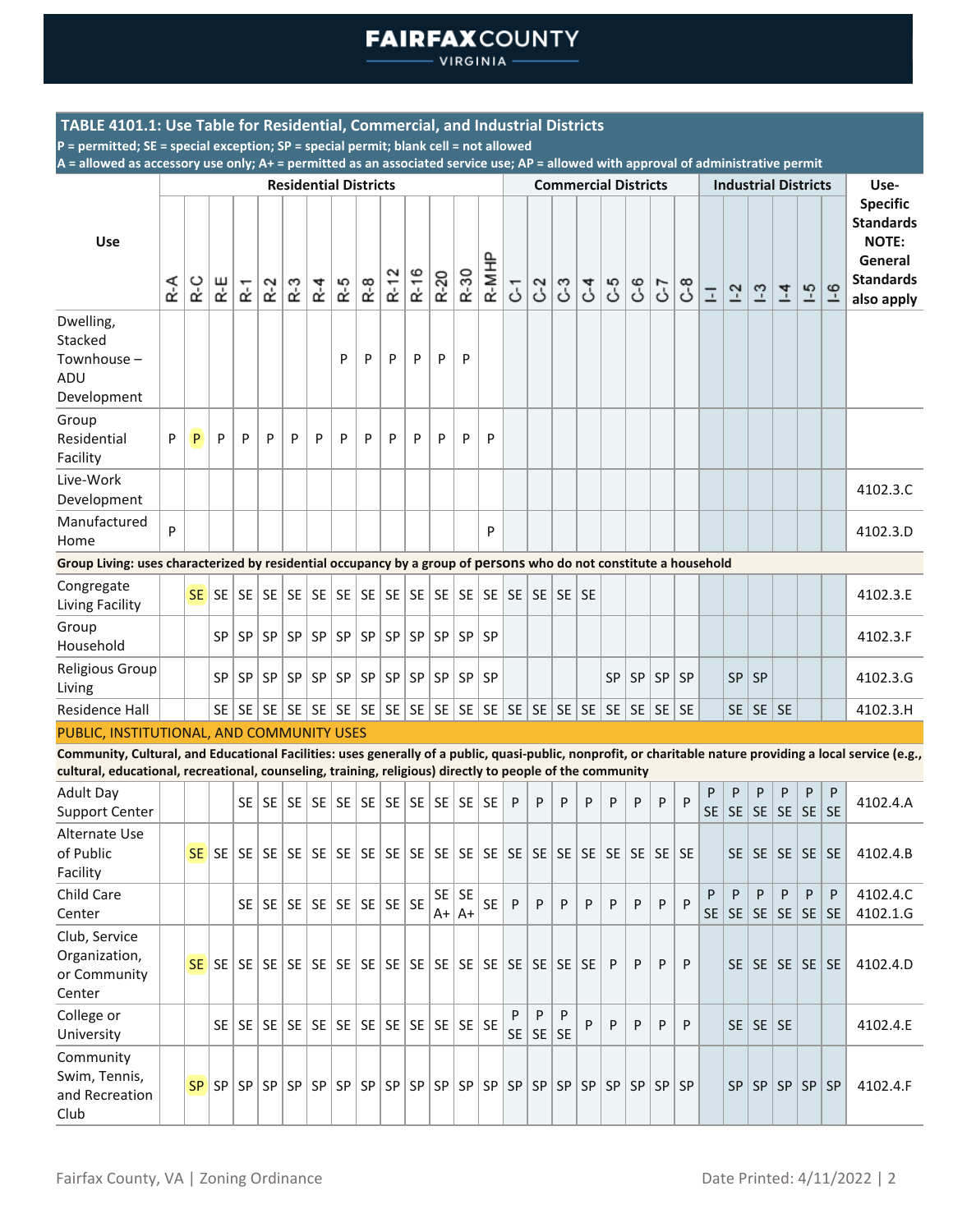VIRGINIA -

### **TABLE 4101.1: Use Table for Residential, Commercial, and Industrial Districts**

**P = permitted; SE = special exception; SP = special permit; blank cell = not allowed**

|                                                                                                                                                                     |     |                        |           |                |           |           | <b>Residential Districts</b>     |     |           |                 |                 |                        |                 |                 |           |                | <b>Commercial Districts</b> |                 |    |    |           |     |                             | <b>Industrial Districts</b> |                                                  |                             |                             |                      | Use-                                                                                             |
|---------------------------------------------------------------------------------------------------------------------------------------------------------------------|-----|------------------------|-----------|----------------|-----------|-----------|----------------------------------|-----|-----------|-----------------|-----------------|------------------------|-----------------|-----------------|-----------|----------------|-----------------------------|-----------------|----|----|-----------|-----|-----------------------------|-----------------------------|--------------------------------------------------|-----------------------------|-----------------------------|----------------------|--------------------------------------------------------------------------------------------------|
| Use                                                                                                                                                                 | R-A | R-C                    | R-E       | $\tilde{R}$ -1 | $R-2$     | $R-3$     | $R - 4$                          | R-5 | $R-8$     | $R-12$          | R-16            | R-20                   | R-30            | R-MHP           | 5         | C <sub>2</sub> | 3                           | $\mathcal{C}^4$ | යී | 69 | 7-0       | 8-0 | $\Box$                      | $1-2$                       | $-3$                                             | $\overline{4}$              | $-5$                        | $-6$                 | <b>Specific</b><br><b>Standards</b><br><b>NOTE:</b><br>General<br><b>Standards</b><br>also apply |
| Convention or<br>Conference<br>Center                                                                                                                               |     |                        |           |                |           |           |                                  |     |           |                 |                 |                        |                 |                 |           |                |                             |                 |    |    |           |     |                             |                             |                                                  |                             |                             |                      | 4102.4.G                                                                                         |
| <b>Cultural Facility</b><br>or Museum                                                                                                                               |     | SE <sup>1</sup>        | SE        | <b>SE</b>      | SE        |           | SE SE                            | SE  | SE        | SE              |                 | $SE$ $SE$              | <b>SE</b>       | SE              | <b>SE</b> | l SE           | P                           | P               | P  | P  | P         | P   |                             | <b>SE</b>                   | SE                                               | <b>SE</b>                   |                             |                      |                                                                                                  |
| <b>Public Use</b>                                                                                                                                                   | P   | P                      | P         | P              | P         | P         | P                                | P   | P         | P               | P               | P                      | P               | P               | P         | P              | P                           | P               | P  | P  | P         | P   | P                           | P                           | P                                                | P                           | P                           | P                    |                                                                                                  |
| Religious<br>Assembly                                                                                                                                               |     | SP                     | SP        | SP             | SP        | <b>SP</b> | <b>SP</b>                        | SP  | SP        | P               | P               | P                      | P               | P               | P         | P              | P                           | P               | P  | P  | P         | P   | P                           | P                           | P                                                | P                           | P                           | P                    | 4102.4.H                                                                                         |
| Religious<br>Assembly with<br>Private School,<br>Specialized<br>Instruction<br>Center, or Child<br>Care Center                                                      |     | <b>SP</b><br><b>SE</b> | SP<br>SE  | <b>SP</b>      | SP        | SP        | SP  <br>  SE   SE   SE   SE   SE | SP  | SP<br>SE  | SP<br><b>SE</b> | SP<br><b>SE</b> | SP<br> SE              | SP<br><b>SE</b> | SP<br><b>SE</b> | P         | P              | P                           | P               | P  | P  | P         | P   | P<br><b>SP</b><br><b>SE</b> | P<br><b>SP</b><br><b>SE</b> | P<br><b>SP</b><br><b>SE</b>                      | P<br><b>SP</b><br><b>SE</b> | P<br><b>SP</b><br><b>SE</b> | P<br>SP<br><b>SE</b> | 4102.4.1                                                                                         |
| School, Private                                                                                                                                                     |     | <b>SE</b>              | <b>SE</b> | <b>SE</b>      | SE        |           | SE SE                            | SE  | <b>SE</b> | SE              |                 | SE SE                  | <b>SE</b>       | <b>SE</b>       | P         | P              | P                           | P               | P  | P  | P         | P   | P<br><b>SE</b>              | P<br><b>SE</b>              | P<br><b>SE</b>                                   | P<br><b>SE</b>              | P<br><b>SE</b>              | P<br><b>SE</b>       | 4102.4.J                                                                                         |
| Specialized<br>Instruction<br>Center                                                                                                                                |     |                        |           |                | $SE$   SE | <b>SE</b> | SE                               | SE  | SE.       |                 |                 | $SE$   SE   SE   SE    |                 | <b>SE</b>       | P         | P              | P                           | P               | P  | P  | P         | P   |                             | P                           | P                                                | P                           | P                           | <b>SE</b>            | 4102.4.K                                                                                         |
| Funeral and Mortuary Services: establishments that provide services related to the death of a human being or an animal                                              |     |                        |           |                |           |           |                                  |     |           |                 |                 |                        |                 |                 |           |                |                             |                 |    |    |           |     |                             |                             |                                                  |                             |                             |                      |                                                                                                  |
| Cemetery                                                                                                                                                            |     |                        | <b>SP</b> | SP             | SP        | SP        | SP                               |     |           |                 |                 |                        |                 |                 |           |                |                             |                 |    |    |           |     |                             |                             |                                                  |                             |                             |                      | 4102.4.L                                                                                         |
| Crematory                                                                                                                                                           |     |                        | <b>SP</b> | SP             | SP        | <b>SP</b> | SP                               |     |           |                 |                 |                        |                 |                 |           |                |                             |                 |    |    |           |     |                             |                             |                                                  | P                           | P                           | P                    | 4102.4.M                                                                                         |
| <b>Funeral Home</b>                                                                                                                                                 |     |                        | SP        | SP             | <b>SP</b> | SP        | SP                               |     | SP   SP   |                 |                 | SP   SP   SP   SP   SP |                 |                 |           |                | P                           | P               | P  | P  | P         | P   |                             | P                           | P                                                | P                           | P                           | P                    | 4102.4.N                                                                                         |
| Health Care: uses providing health care services, including surgical or other intensive care and treatment, various types of medical treatment, and<br>nursing care |     |                        |           |                |           |           |                                  |     |           |                 |                 |                        |                 |                 |           |                |                             |                 |    |    |           |     |                             |                             |                                                  |                             |                             |                      |                                                                                                  |
| <b>Adult Day Care</b><br>Center                                                                                                                                     |     |                        |           |                |           |           |                                  |     |           |                 |                 |                        |                 |                 |           |                |                             |                 |    |    |           |     |                             |                             |                                                  |                             |                             |                      | 4102.4.0                                                                                         |
| Continuing Care<br>Facility                                                                                                                                         |     |                        |           |                |           |           |                                  |     |           |                 |                 |                        |                 |                 |           |                |                             |                 |    |    |           |     |                             |                             |                                                  |                             |                             |                      | 4102.4.P                                                                                         |
| Independent<br>Living Facility                                                                                                                                      |     |                        |           |                |           |           |                                  |     |           |                 |                 |                        |                 |                 |           |                |                             |                 |    |    |           |     |                             |                             |                                                  |                             |                             |                      | 4102.4.Q                                                                                         |
| <b>Medical Care</b><br>Facility                                                                                                                                     |     |                        |           |                |           |           |                                  |     |           |                 |                 |                        |                 |                 |           |                |                             |                 |    |    |           |     |                             |                             | SE   SE   SE   SE   SE                           |                             |                             |                      | 4102.4.R                                                                                         |
| Transportation: uses associated with the operation of airplanes, trains, and buses                                                                                  |     |                        |           |                |           |           |                                  |     |           |                 |                 |                        |                 |                 |           |                |                             |                 |    |    |           |     |                             |                             |                                                  |                             |                             |                      |                                                                                                  |
| Airport                                                                                                                                                             |     |                        |           | <b>SE</b>      |           |           |                                  |     |           |                 |                 |                        |                 |                 |           |                |                             |                 |    |    | <b>SE</b> |     | SE                          |                             | $SE \setminus SE \setminus SE$ $SE \setminus SE$ |                             |                             |                      | 4102.4.S<br>4102.4.T                                                                             |
| Helipad                                                                                                                                                             |     |                        | SE        | <b>SE</b>      |           |           |                                  |     |           |                 |                 |                        |                 |                 |           |                | SE                          |                 |    |    |           |     |                             |                             |                                                  |                             |                             | <b>SE</b>            | 4102.4.S                                                                                         |
| <b>Transit Facility</b>                                                                                                                                             |     |                        |           |                |           |           |                                  |     |           |                 |                 |                        |                 |                 |           |                |                             |                 |    |    |           |     |                             |                             |                                                  |                             |                             | P<br><b>SE</b>       | 4102.4.S<br>4102.4.U                                                                             |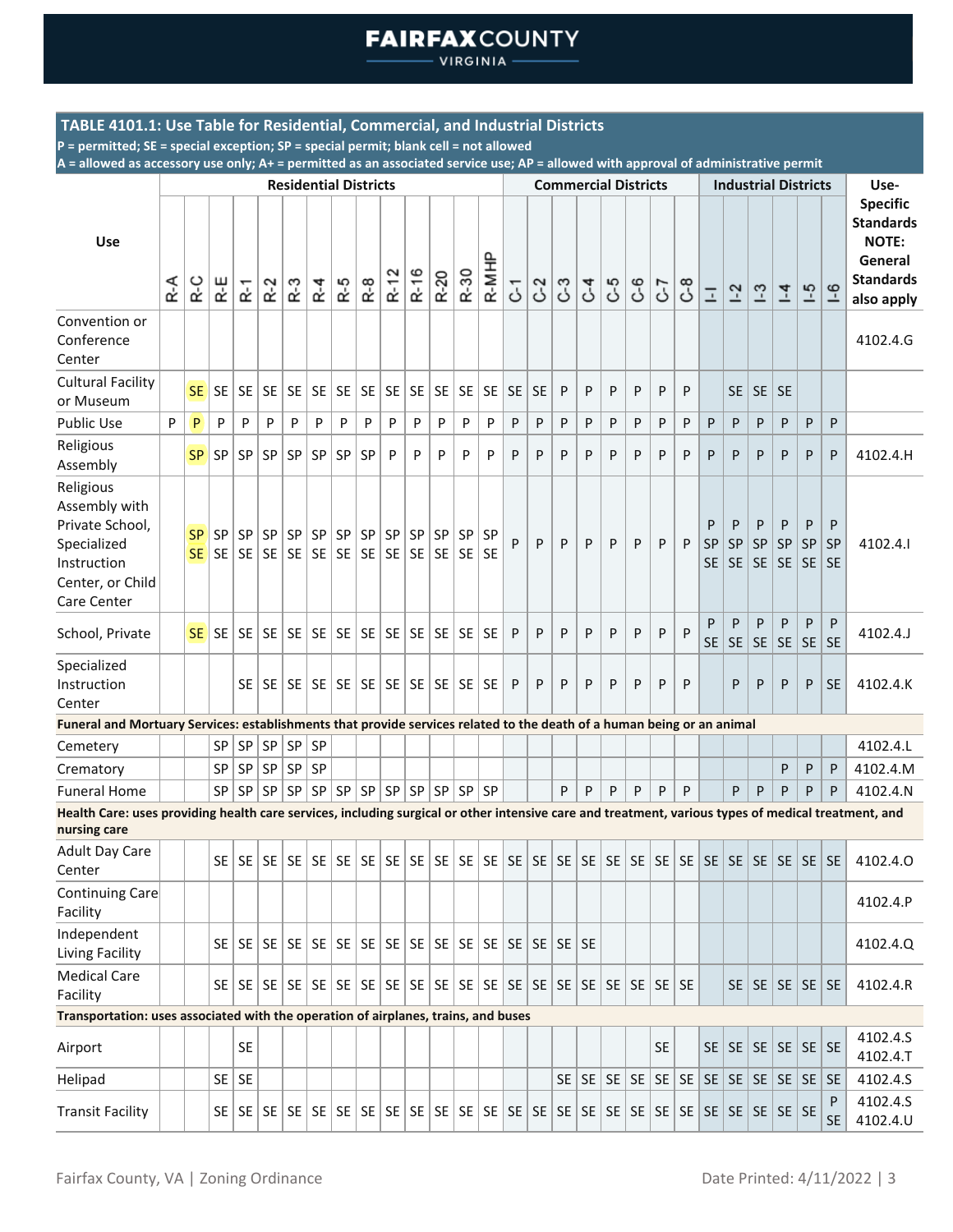**VIRGINIA** 

| TABLE 4101.1: Use Table for Residential, Commercial, and Industrial Districts                                                                                                                                                                                                                                 |         |                     |                     |          |                |                              |         |         |         |        |            |                                                      |              |                |         |                   |              |                                                      |         |                |                |                |         |                |                             |                |                          |                      |                                                                                    |
|---------------------------------------------------------------------------------------------------------------------------------------------------------------------------------------------------------------------------------------------------------------------------------------------------------------|---------|---------------------|---------------------|----------|----------------|------------------------------|---------|---------|---------|--------|------------|------------------------------------------------------|--------------|----------------|---------|-------------------|--------------|------------------------------------------------------|---------|----------------|----------------|----------------|---------|----------------|-----------------------------|----------------|--------------------------|----------------------|------------------------------------------------------------------------------------|
| P = permitted; SE = special exception; SP = special permit; blank cell = not allowed                                                                                                                                                                                                                          |         |                     |                     |          |                |                              |         |         |         |        |            |                                                      |              |                |         |                   |              |                                                      |         |                |                |                |         |                |                             |                |                          |                      |                                                                                    |
| $A =$ allowed as accessory use only; $A +$ = permitted as an associated service use; $AP =$ allowed with approval of administrative permit                                                                                                                                                                    |         |                     |                     |          |                |                              |         |         |         |        |            |                                                      |              |                |         |                   |              |                                                      |         |                |                |                |         |                |                             |                |                          |                      |                                                                                    |
|                                                                                                                                                                                                                                                                                                               |         |                     |                     |          |                | <b>Residential Districts</b> |         |         |         |        |            |                                                      |              |                |         |                   |              | <b>Commercial Districts</b>                          |         |                |                |                |         |                | <b>Industrial Districts</b> |                |                          |                      | Use-                                                                               |
| Use                                                                                                                                                                                                                                                                                                           |         |                     |                     |          |                |                              |         |         |         | $R-12$ | R-16       | R-20                                                 | R-30         | R-MHP          |         |                   |              |                                                      |         |                |                |                |         |                |                             |                |                          |                      | <b>Specific</b><br><b>Standards</b><br><b>NOTE:</b><br>General<br><b>Standards</b> |
|                                                                                                                                                                                                                                                                                                               | R-A     | R-C                 | R−E                 | $R-1$    | $R-2$          | $R-3$                        | $R - 4$ | R-5     | $R-8$   |        |            |                                                      |              |                | 5       | $\Im$             | <b>م</b> ع   | لح<br>ح                                              | 5ع      | රී             | 57             | ზ<br>ა         | Ξ       | $\overline{2}$ | $\frac{3}{2}$               | $\overline{1}$ | $-5$                     | $-6$                 | also apply                                                                         |
| Utilities: uses including heavy utilities (infrastructure services that provide regional or community-wide service), light utilities (infrastructure services                                                                                                                                                 |         |                     |                     |          |                |                              |         |         |         |        |            |                                                      |              |                |         |                   |              |                                                      |         |                |                |                |         |                |                             |                |                          |                      |                                                                                    |
| that need to be located in or near where the service is provided), solar power facilities, and wireless facilities                                                                                                                                                                                            |         |                     |                     |          |                |                              |         |         |         |        |            |                                                      |              |                |         |                   |              |                                                      |         |                |                |                |         |                |                             |                |                          |                      |                                                                                    |
| Solar Power<br>Facility                                                                                                                                                                                                                                                                                       | SE l    | SE I                |                     |          |                | SE   SE   SE   SE   SE       |         |         |         |        |            |                                                      |              |                |         |                   |              |                                                      |         |                |                |                | SE I    | <b>SE</b>      | P                           | P              | P                        | P                    | 4102.4.V                                                                           |
| Utility Facility,<br>Heavy                                                                                                                                                                                                                                                                                    |         | SE I                |                     | SE SE    | <b>SE</b>      |                              |         |         |         |        |            |                                                      |              |                |         |                   |              |                                                      |         |                |                |                | SE I    | SE             | <b>SE</b>                   | <b>SE</b>      | P<br><b>SE</b>           | P                    | 4102.4.W                                                                           |
| Utility Facility,<br>Light                                                                                                                                                                                                                                                                                    | P<br>SE | P<br>SE <sup></sup> | P<br><b>SE</b>      | P<br> SE | P<br><b>SE</b> | P<br>SE                      | P<br>SE | P<br>SE | P<br>SE | P      | P<br>SE SE | P                                                    | P<br>$SE$ SE | P<br><b>SE</b> | P<br>SE | P                 | P<br>$SE$ SE | P<br> SE                                             | P<br>SE | P<br><b>SE</b> | P<br><b>SE</b> | P<br><b>SE</b> | P<br>SE | P<br><b>SE</b> | P                           | P              | P                        | P                    | 4102.4.X                                                                           |
| Wireless<br>Facility                                                                                                                                                                                                                                                                                          |         |                     |                     |          |                |                              |         |         |         |        |            | See standards in 4102.4.Y for different permissions. |              |                |         |                   |              |                                                      |         |                |                |                |         |                |                             |                |                          |                      | 4102.4.Y                                                                           |
| <b>COMMERCIAL USES</b>                                                                                                                                                                                                                                                                                        |         |                     |                     |          |                |                              |         |         |         |        |            |                                                      |              |                |         |                   |              |                                                      |         |                |                |                |         |                |                             |                |                          |                      |                                                                                    |
| Animal-Related Services: uses related to the provision of medical services, general care, and boarding services for household pets and domestic<br>animals                                                                                                                                                    |         |                     |                     |          |                |                              |         |         |         |        |            |                                                      |              |                |         |                   |              |                                                      |         |                |                |                |         |                |                             |                |                          |                      |                                                                                    |
| <b>Animal Shelter</b>                                                                                                                                                                                                                                                                                         |         |                     | $SE$ $SE$ $SE$ $SE$ |          |                |                              |         |         |         |        |            |                                                      |              |                |         |                   |              |                                                      | P<br>SE | P<br><b>SE</b> | P<br><b>SE</b> | P<br><b>SE</b> |         |                |                             |                |                          |                      | 4102.5.A                                                                           |
| Kennel                                                                                                                                                                                                                                                                                                        | SE I    |                     | $SE$ SE SE          |          |                |                              |         |         |         |        |            |                                                      |              |                |         |                   |              |                                                      | P<br>SE | P<br><b>SE</b> | P<br><b>SE</b> | P<br><b>SE</b> |         |                | P<br>SE                     | P<br><b>SE</b> | P<br> SE                 | P<br><b>SE</b>       | 4102.5.A                                                                           |
| Pet Grooming<br>Establishment                                                                                                                                                                                                                                                                                 |         |                     |                     |          |                |                              |         |         |         |        |            |                                                      |              |                |         |                   |              |                                                      | P       | P              | P              | P              |         |                |                             |                |                          |                      | 4102.5.B                                                                           |
| Veterinary<br>Hospital                                                                                                                                                                                                                                                                                        |         |                     | SE SE SE SE         |          |                |                              |         |         |         |        |            |                                                      |              |                |         |                   | P            | P                                                    | P       | P<br>$SE$   SE | P<br>SE SE     | P              |         |                | P                           | P              | P<br>$SE$   SE   SE   SE | P                    | 4102.5.C                                                                           |
| Food and Lodging: establishments primarily engaged in the preparation and serving of food or beverages for on or off premises consumption, or                                                                                                                                                                 |         |                     |                     |          |                |                              |         |         |         |        |            |                                                      |              |                |         |                   |              |                                                      |         |                |                |                |         |                |                             |                |                          |                      |                                                                                    |
| providing lodging units or rooms for transient stays of 30 days or less                                                                                                                                                                                                                                       |         |                     |                     |          |                |                              |         |         |         |        |            |                                                      |              |                |         |                   |              |                                                      |         |                |                |                |         |                |                             |                |                          |                      |                                                                                    |
| Bed and<br><b>Breakfast</b>                                                                                                                                                                                                                                                                                   | P       | P                   | P<br>$SE$ SE SE     | P        | SE             |                              |         |         |         |        |            |                                                      |              |                |         |                   |              |                                                      |         |                |                |                |         |                |                             |                |                          |                      | 4102.5.D                                                                           |
| Catering                                                                                                                                                                                                                                                                                                      |         |                     |                     |          |                |                              |         |         |         |        |            |                                                      |              |                |         |                   | P            | P                                                    | P       | P              | P              | P              |         |                | P                           | P              | P                        | P                    | 4102.5.E                                                                           |
| Hotel or Motel                                                                                                                                                                                                                                                                                                |         |                     |                     |          |                |                              |         |         |         |        |            |                                                      |              |                |         |                   | P            | P                                                    |         | <b>SE</b>      | P              | P              |         | <b>SE</b>      | <b>SE</b>                   | <b>SE</b>      | SE                       |                      | 4102.5.F                                                                           |
| Restaurant                                                                                                                                                                                                                                                                                                    |         |                     |                     |          |                |                              |         |         |         |        |            |                                                      | $A+ A+$      |                | $A+$    | <b>SE</b><br>$A+$ | P            | P                                                    | P       | P              | P              | P              |         | <b>SE</b>      | SE<br>$A+ A+ A+ A+ A+$      | <b>SE</b>      | SE SE                    |                      | 4102.5.G<br>4102.1.G                                                               |
| Restaurant,<br>Carryout                                                                                                                                                                                                                                                                                       |         |                     |                     |          |                |                              |         |         |         |        |            |                                                      |              |                | A+      | <b>SE</b><br>A+   | P            | P                                                    | P       | P              | P              | P              |         |                | $A+ A+ A+$                  |                | <b>SE</b>                | <b>SE</b><br>$A+ A+$ | 4102.5.H<br>4102.1.G                                                               |
| Restaurant with                                                                                                                                                                                                                                                                                               |         |                     |                     |          |                |                              |         |         |         |        |            |                                                      |              |                |         |                   |              |                                                      |         |                |                |                |         |                |                             |                |                          |                      |                                                                                    |
| Drive-Through                                                                                                                                                                                                                                                                                                 |         |                     |                     |          |                |                              |         |         |         |        |            |                                                      |              |                |         |                   |              |                                                      | SE      | SE             | $SE$ SE        |                |         |                |                             |                |                          | $SE$ SE              | 4102.5.1                                                                           |
| <b>Retreat Center</b>                                                                                                                                                                                                                                                                                         |         |                     |                     |          |                |                              |         |         |         |        |            |                                                      |              |                |         |                   |              | $SE \mid SE \mid SE \mid SE \mid SE \mid SE \mid SE$ |         |                |                |                |         |                | $SE$   SE   SE              |                |                          |                      | 4102.5.J                                                                           |
| Office and Financial Institutions: buildings housing activities conducted in an office setting, generally focusing on the provision of professional<br>services (e.g., lawyers, accountants, engineers, architects), financial services (e.g., banks, lenders, brokerage houses, tax preparers), research and |         |                     |                     |          |                |                              |         |         |         |        |            |                                                      |              |                |         |                   |              |                                                      |         |                |                |                |         |                |                             |                |                          |                      |                                                                                    |
| development, and medical and dental services                                                                                                                                                                                                                                                                  |         |                     |                     |          |                |                              |         |         |         |        |            |                                                      |              |                |         |                   |              |                                                      |         |                |                |                |         |                |                             |                |                          |                      |                                                                                    |
| Alternative<br>Lending<br>Institution                                                                                                                                                                                                                                                                         |         |                     |                     |          |                |                              |         |         |         |        |            |                                                      |              |                |         |                   |              |                                                      |         |                | P              | P              |         |                |                             |                |                          |                      | 4102.5.K                                                                           |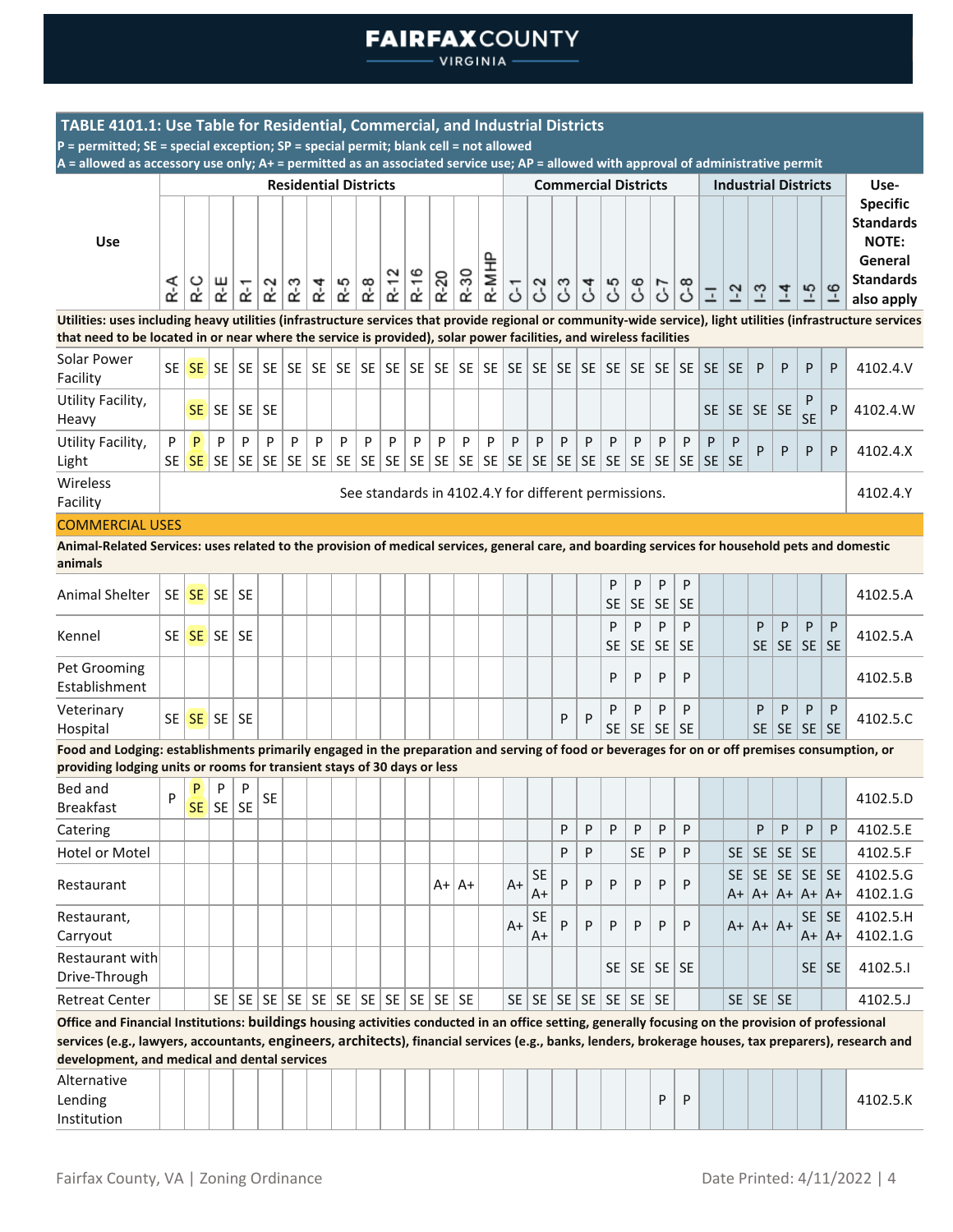**VIRGINIA** 

### **TABLE 4101.1: Use Table for Residential, Commercial, and Industrial Districts**

**P = permitted; SE = special exception; SP = special permit; blank cell = not allowed**

|                                                                                                                                                                                                                                        |     |           |                      |                |           |        | <b>Residential Districts</b> |           |           |        |      |         |           |       |                |                |                |                             | <b>Commercial Districts</b>                  |         |                              |                 |                | <b>Industrial Districts</b> |                                      |                |                |           | Use-                                                                                             |
|----------------------------------------------------------------------------------------------------------------------------------------------------------------------------------------------------------------------------------------|-----|-----------|----------------------|----------------|-----------|--------|------------------------------|-----------|-----------|--------|------|---------|-----------|-------|----------------|----------------|----------------|-----------------------------|----------------------------------------------|---------|------------------------------|-----------------|----------------|-----------------------------|--------------------------------------|----------------|----------------|-----------|--------------------------------------------------------------------------------------------------|
| <b>Use</b>                                                                                                                                                                                                                             | R-A | R-C       | R-E                  | $\tilde{R}$ -1 | $R-2$     | ր<br>Տ | $R - 4$                      | R-5       | $R-8$     | $R-12$ | R-16 | $R-20$  | R-30      | R-MHP | 5              | C <sub>2</sub> | ී              | $\mathcal{C}^4$             | <b>م</b> ع                                   | 69      | 5-7                          | $\mathcal{C}^8$ | $\overline{a}$ | $1-2$                       | $\frac{3}{2}$                        | $\overline{1}$ | $-5$           | $-6$      | <b>Specific</b><br><b>Standards</b><br><b>NOTE:</b><br>General<br><b>Standards</b><br>also apply |
| Drive-Through<br>Financial<br>Institution                                                                                                                                                                                              |     |           |                      |                |           |        |                              |           |           |        |      |         |           |       |                | <b>SE</b>      | $SE$ SE        |                             | P<br><b>SE</b>                               | P<br>SE | P<br>SE                      | P<br><b>SE</b>  |                |                             | SE.                                  |                | SE   SE        | <b>SE</b> | 4102.5.L                                                                                         |
| Financial<br>Institution                                                                                                                                                                                                               |     |           |                      |                |           |        |                              |           |           |        |      |         |           |       | P              | P              | P              | P                           | P                                            | P       | P                            | P               |                | P                           | P                                    | P              | P              | P         |                                                                                                  |
| Office                                                                                                                                                                                                                                 |     |           |                      |                |           |        |                              |           |           |        |      |         |           |       | P<br><b>SE</b> | P<br><b>SE</b> | P<br><b>SE</b> | P<br>SE                     | P<br>SE                                      | P<br>SE | P<br>SE                      | P<br><b>SE</b>  | P              | P                           | P                                    | P              | P              | P         | 4102.5.M                                                                                         |
| Office in a<br>Residential<br><b>District</b>                                                                                                                                                                                          |     |           |                      |                | $SE$   SE |        | $SE$   SE                    | <b>SE</b> | <b>SE</b> |        |      |         | <b>SE</b> |       |                |                |                |                             |                                              |         |                              |                 |                |                             |                                      |                |                |           | 4102.5.N                                                                                         |
| Personal and Business Services: businesses that primarily provide routine business support functions for the day-to-day operations of other<br>businesses or frequent or recurrent needed services of a personal nature to individuals |     |           |                      |                |           |        |                              |           |           |        |      |         |           |       |                |                |                |                             |                                              |         |                              |                 |                |                             |                                      |                |                |           |                                                                                                  |
| <b>Business</b><br>Service                                                                                                                                                                                                             |     |           |                      |                |           |        |                              |           |           |        |      |         |           |       | A+             |                | $ A+ A+ A+$    |                             | P                                            | P       | P                            | P               |                |                             | $A+ A+ A+ A+ A+$                     |                |                |           | 4102.1.G                                                                                         |
| Household<br>Repair and<br><b>Rental Service</b>                                                                                                                                                                                       |     |           |                      |                |           |        |                              |           |           |        |      |         |           |       |                |                |                |                             | P                                            | P       | P                            | P               |                |                             |                                      |                |                |           |                                                                                                  |
| Massage<br>Therapy<br>Establishment                                                                                                                                                                                                    |     |           |                      |                |           |        |                              |           |           |        |      |         |           |       | P              | P              | P              | P                           | P                                            | P       | P                            | P               | P              | P                           | P                                    | P              | P              | P         | 4102.5.0                                                                                         |
| Personal<br>Service                                                                                                                                                                                                                    |     |           |                      |                |           |        |                              |           |           |        |      | $A+ A+$ |           |       |                |                | $A+ A+ A+ A+$  |                             | P                                            | P       | P                            | P               |                |                             | $A+ A+ A+ A+ A+$                     |                |                |           | 4102.5.P<br>4102.1.G                                                                             |
| Recreation and Entertainment: uses providing indoor or outdoor facilities for recreation or entertainment-oriented activities by patrons or members                                                                                    |     |           |                      |                |           |        |                              |           |           |        |      |         |           |       |                |                |                |                             |                                              |         |                              |                 |                |                             |                                      |                |                |           |                                                                                                  |
| <b>Banquet or</b><br><b>Reception Hall</b>                                                                                                                                                                                             |     |           |                      |                |           |        |                              |           |           |        |      |         |           |       | <b>SE</b>      | SE             | $SE$ SE        |                             | P                                            | P       | P                            | P               |                |                             |                                      |                |                |           |                                                                                                  |
| Campground                                                                                                                                                                                                                             |     | <b>SP</b> | SP                   | SP             |           |        |                              |           |           |        |      |         |           |       |                |                |                |                             |                                              |         |                              |                 |                |                             |                                      |                |                |           | 4102.5.Q                                                                                         |
| Commercial<br>Recreation,<br>Indoor                                                                                                                                                                                                    |     |           |                      |                |           |        |                              |           |           |        |      |         |           |       |                |                | P              | P<br>SP   SP   P<br>$SE$ SE |                                              | P       | P   P                        |                 |                | SP<br><b>SE</b>             | SP <br> SE SE SE SE                  |                | SP   SP   SP   |           | 4102.5.R                                                                                         |
| Commercial<br>Recreation,<br>Outdoor                                                                                                                                                                                                   |     | <b>SP</b> | SP<br>$SE$ $SE$ $SE$ | SP             |           |        |                              |           |           |        |      |         |           |       |                |                |                |                             | $SE \mid SE \mid SE \mid SE \mid SE \mid SE$ |         |                              |                 |                |                             | $SE \mid SE \mid SE \mid SE \mid SE$ |                |                |           | 4102.5.S                                                                                         |
| Entertainment,<br>Adult                                                                                                                                                                                                                |     |           |                      |                |           |        |                              |           |           |        |      |         |           |       |                |                |                |                             |                                              |         | SP                           |                 |                |                             |                                      |                |                |           | 4102.5.T                                                                                         |
| Entertainment,<br>Public                                                                                                                                                                                                               |     |           |                      |                |           |        |                              |           |           |        |      |         |           |       |                |                |                |                             |                                              |         | $SE \mid SE \mid SE \mid SE$ |                 |                |                             | $SE \mid SE \mid SE \mid SE \mid SE$ |                |                |           | 4102.5.U                                                                                         |
| Golf Course or<br>Country Club                                                                                                                                                                                                         |     |           |                      |                |           |        |                              |           |           |        |      |         |           |       |                |                |                |                             |                                              |         |                              |                 |                |                             |                                      |                |                |           | 4102.5.V                                                                                         |
| Health and<br>Exercise<br>Facility, Large                                                                                                                                                                                              |     |           |                      |                |           |        |                              |           |           |        |      |         |           |       |                |                | P<br>SP        | P<br>SP                     | P                                            | P       | P                            | P               |                |                             |                                      |                | $SP$ $SP$ $SP$ | <b>SP</b> | 4102.5.W                                                                                         |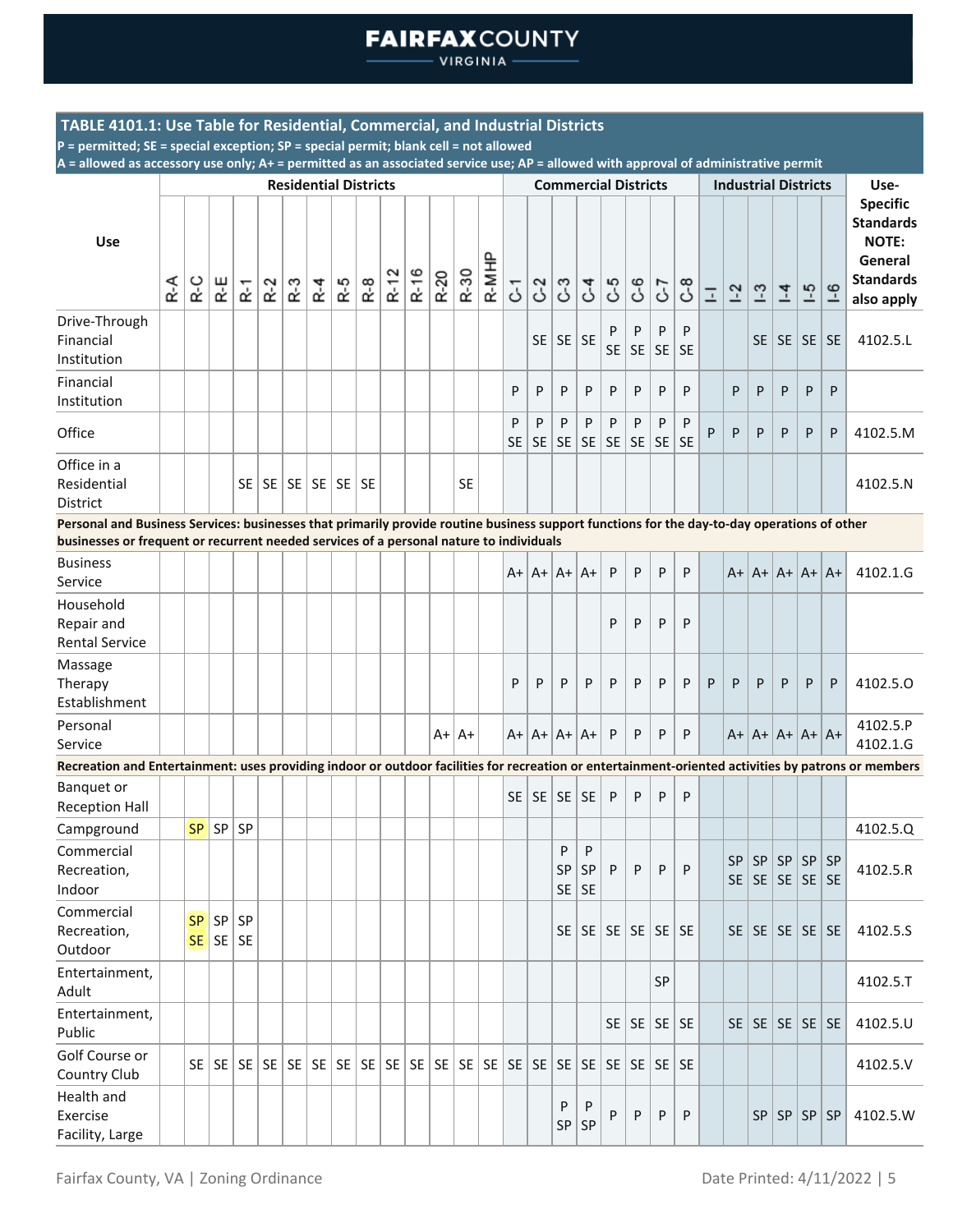VIRGINIA

### **TABLE 4101.1: Use Table for Residential, Commercial, and Industrial Districts**

**P = permitted; SE = special exception; SP = special permit; blank cell = not allowed**

|                                                                                                                                                                              |     |           |     |                      |       |     | <b>Residential Districts</b> |     |       |        |      |        |             |       |                |                |                |                 | <b>Commercial Districts</b> |                  |                      |                |                          |                        | <b>Industrial Districts</b>          |                        |                 |                    | Use-                                                                                             |
|------------------------------------------------------------------------------------------------------------------------------------------------------------------------------|-----|-----------|-----|----------------------|-------|-----|------------------------------|-----|-------|--------|------|--------|-------------|-------|----------------|----------------|----------------|-----------------|-----------------------------|------------------|----------------------|----------------|--------------------------|------------------------|--------------------------------------|------------------------|-----------------|--------------------|--------------------------------------------------------------------------------------------------|
| Use                                                                                                                                                                          | R-A | R-C       | R-E | ۲.                   | $R-2$ | R-3 | R <sub>4</sub>               | R-5 | $R-8$ | $R-12$ | R-16 | $R-20$ | R-30        | R-MHP | 5              | C <sub>2</sub> | ී              | $\mathcal{C}^4$ | 3-                          | $\mathcal{C}$ -6 | 5                    | $\mathcal{C}$  | $\overline{\phantom{a}}$ | $1-2$                  | $-3$                                 | $\overline{4}$         | $-5$            | $-6$               | <b>Specific</b><br><b>Standards</b><br><b>NOTE:</b><br>General<br><b>Standards</b><br>also apply |
| Health and<br>Exercise<br>Facility, Small                                                                                                                                    |     |           |     |                      |       |     |                              |     |       |        |      |        |             |       | P              | P              | P              | P               | P                           | P                | P                    | P              |                          | P                      | P                                    | P                      | P               |                    |                                                                                                  |
| Marina,<br>Commercial                                                                                                                                                        |     | SE        | SE  |                      |       |     |                              |     |       |        |      |        |             |       |                |                |                |                 | SE                          |                  | SE SE SE             |                |                          |                        | $SE$   SE                            | <b>SE</b>              |                 |                    | 4102.5.X                                                                                         |
| Marina, Private<br>Noncommercial                                                                                                                                             |     | <b>SP</b> | SP  | SP                   | SP    |     | SP   SP                      |     | SP SP | SP     |      |        | SP SP SP SP |       |                |                |                |                 | <b>SP</b>                   | SP               | SP                   | SP             |                          | <b>SP</b>              | SP                                   | <b>SP</b>              |                 |                    | 4102.5.Y                                                                                         |
| Quasi-Public<br>Park,<br>Playground, or<br><b>Athletic Field</b>                                                                                                             |     | SE SE     | SE  |                      |       |     |                              |     |       |        |      |        | $SE$ SE SE  |       | P<br><b>SE</b> | P<br><b>SE</b> | P<br><b>SE</b> | P<br><b>SE</b>  | P<br><b>SE</b>              | P<br><b>SE</b>   | P<br><b>SE</b>       | P<br><b>SE</b> |                          | P<br><b>SE</b>         | P<br>SE                              | P<br><b>SE</b>         | P<br>SE         | P<br><b>SE</b>     | 4102.5.Z                                                                                         |
| Smoking<br>Lounge                                                                                                                                                            |     |           |     |                      |       |     |                              |     |       |        |      |        |             |       |                |                |                |                 | P                           | P                | P                    | P              |                          | <b>SP</b><br><b>SE</b> | <b>SP</b><br><b>SE</b>               | <b>SP</b><br><b>SE</b> | SP<br><b>SE</b> | SP<br><b>SE</b>    | 4102.5.AA                                                                                        |
| Stadium or<br>Arena                                                                                                                                                          |     |           |     |                      |       |     |                              |     |       |        |      |        |             |       |                |                |                |                 |                             |                  | <b>SE</b>            | <b>SE</b>      |                          |                        | SE   SE   SE   SE                    |                        |                 | <b>SE</b>          |                                                                                                  |
| Zoo or<br>Aquarium                                                                                                                                                           |     |           | SP  | <b>SP</b>            |       |     |                              |     |       |        |      |        |             |       |                |                |                |                 |                             |                  |                      | SP   SP        |                          |                        |                                      |                        |                 |                    | 4102.5.BB                                                                                        |
| Retail Sales: uses involved in the sale, rental, and incidental servicing of goods and commodities that are generally delivered or provided on the<br>premises to a consumer |     |           |     |                      |       |     |                              |     |       |        |      |        |             |       |                |                |                |                 |                             |                  |                      |                |                          |                        |                                      |                        |                 |                    |                                                                                                  |
| Convenience<br>Store                                                                                                                                                         |     |           |     |                      |       |     |                              |     |       |        |      | $A+$   | $A+$        |       | $A+$           |                | $ A+ A+ A+$    |                 | P<br><b>SE</b>              | P<br>SE          | ${\sf P}$<br>SE      | P<br><b>SE</b> |                          |                        | $A+ A+ A+$                           |                        | SE.<br>$A+$     | <b>SE</b><br>$ A+$ | 4102.5.CC<br>4102.1.G                                                                            |
| Drive-Through,<br>Other                                                                                                                                                      |     |           |     |                      |       |     |                              |     |       |        |      |        |             |       |                |                |                |                 | <b>SE</b>                   | $SE$ SE          |                      | P<br><b>SE</b> |                          |                        |                                      |                        |                 |                    | 4102.5.DD                                                                                        |
| Drive-Through<br>Pharmacy                                                                                                                                                    |     |           |     |                      |       |     |                              |     |       |        |      |        |             |       |                |                |                |                 | P<br><b>SE</b>              | P<br> SE         | P<br>SE              | P<br><b>SE</b> |                          |                        |                                      |                        |                 |                    | 4102.5.EE                                                                                        |
| Drug<br>Paraphernalia<br>Establishment                                                                                                                                       |     |           |     |                      |       |     |                              |     |       |        |      |        |             |       |                |                |                |                 |                             |                  | <b>SE</b>            |                |                          |                        |                                      |                        |                 |                    | 4102.5.FF                                                                                        |
| Garden Center                                                                                                                                                                |     |           |     | $SE \mid SE \mid SE$ |       |     |                              |     |       |        |      |        |             |       |                |                |                |                 | P                           | P                | P                    | P              |                          |                        |                                      |                        |                 |                    | 4102.5.GG                                                                                        |
| Pawnshop                                                                                                                                                                     |     |           |     |                      |       |     |                              |     |       |        |      |        |             |       |                |                |                |                 |                             | SE               | SE                   | <b>SE</b>      |                          |                        |                                      |                        |                 |                    |                                                                                                  |
| Retail Sales,<br>General                                                                                                                                                     |     |           |     |                      |       |     |                              |     |       |        |      |        |             |       |                |                |                |                 | P                           | P                | P                    | P              | A                        |                        |                                      |                        | $SE$   SE       | SE                 | 4102.5.HH                                                                                        |
| Retail Sales,<br>Large                                                                                                                                                       |     |           |     |                      |       |     |                              |     |       |        |      |        |             |       |                |                |                |                 |                             | P                | P<br>$SE$ $SE$ $SE$  | P              |                          |                        |                                      |                        |                 |                    | 4102.5.II                                                                                        |
| Vehicle-Related Uses: uses for the maintenance, sale, or rental of motor vehicles and related equipment                                                                      |     |           |     |                      |       |     |                              |     |       |        |      |        |             |       |                |                |                |                 |                             |                  |                      |                |                          |                        |                                      |                        |                 |                    |                                                                                                  |
| Car Wash                                                                                                                                                                     |     |           |     |                      |       |     |                              |     |       |        |      |        |             |       |                |                |                |                 | SE                          |                  | $SE \setminus SE$ SE |                |                          |                        |                                      | $SE$ $SE$ $SE$ $SE$    |                 |                    | 4102.5.JJ                                                                                        |
| Commercial<br>Off-Street<br>Parking                                                                                                                                          |     |           |     |                      |       |     |                              |     |       |        |      |        |             |       |                |                | <b>SE</b>      | P               | P                           | P                | P                    | P              |                          |                        | $SE \mid SE \mid SE \mid SE \mid SE$ |                        |                 |                    | 4102.5.KK                                                                                        |
| New Vehicle<br>Storage                                                                                                                                                       |     |           |     |                      |       |     |                              |     |       |        |      |        |             |       |                |                | P              | P               |                             | P                | P                    | P              |                          |                        | P                                    | P                      | P.              | P                  | 4102.5.LL                                                                                        |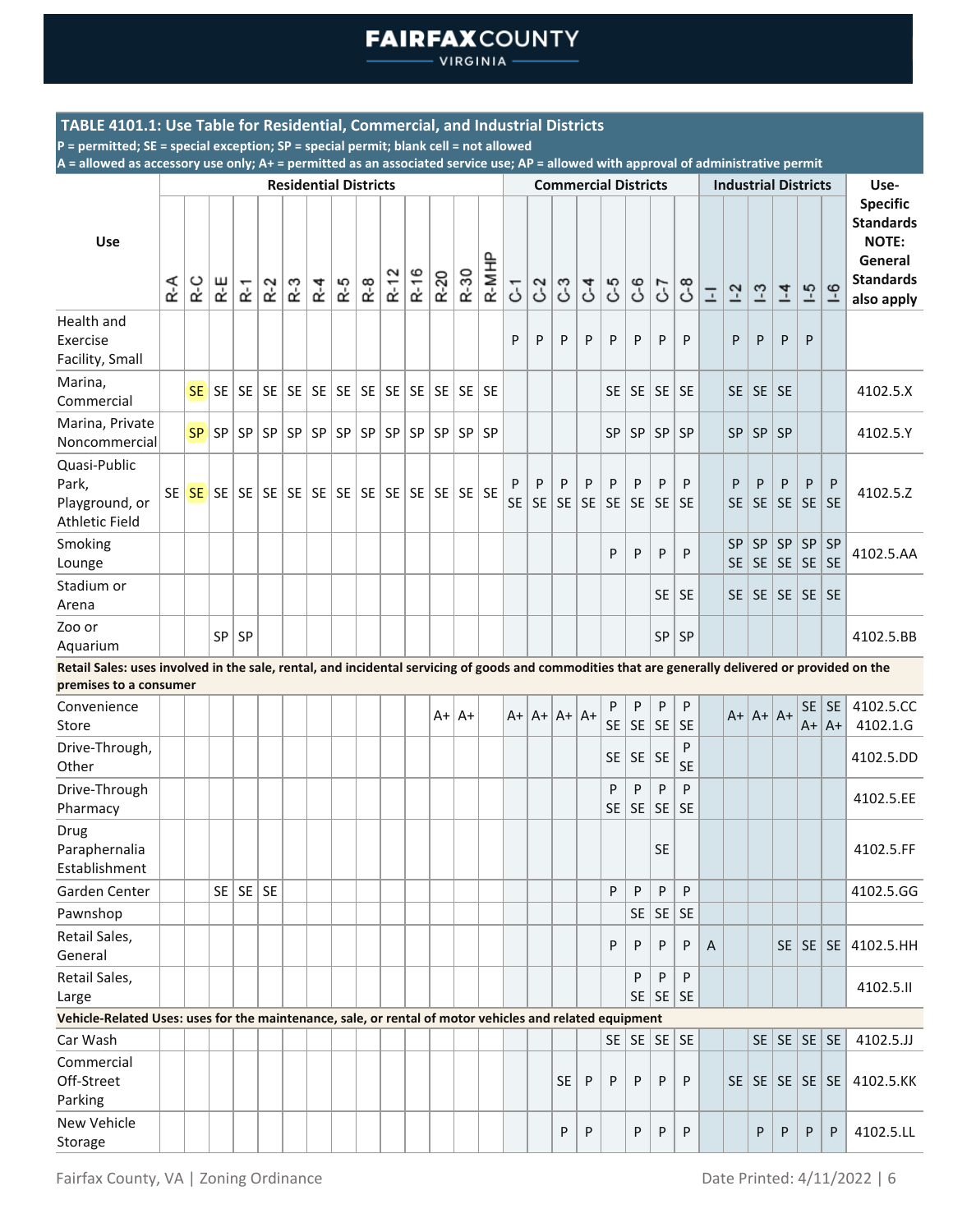**VIRGINIA** 

### **TABLE 4101.1: Use Table for Residential, Commercial, and Industrial Districts**

**P = permitted; SE = special exception; SP = special permit; blank cell = not allowed**

**A = allowed as accessory use only; A+ = permitted as an associated service use; AP = allowed with approval of administrative permit**

|                                                                                                                                                                                                    |       |     |     |                      |       | <b>Residential Districts</b> |         |       |       |        |      |      |      |       |   |       |                 | <b>Commercial Districts</b> |             |                  |                                     |                |                |                |                |                | <b>Industrial Districts</b> |                | Use-                                                                                             |
|----------------------------------------------------------------------------------------------------------------------------------------------------------------------------------------------------|-------|-----|-----|----------------------|-------|------------------------------|---------|-------|-------|--------|------|------|------|-------|---|-------|-----------------|-----------------------------|-------------|------------------|-------------------------------------|----------------|----------------|----------------|----------------|----------------|-----------------------------|----------------|--------------------------------------------------------------------------------------------------|
| <b>Use</b>                                                                                                                                                                                         | $R-A$ | R-C | R-E | $\tilde{\mathbf{r}}$ | $R-2$ | R-3                          | $R - 4$ | $R-5$ | $R-8$ | $R-12$ | R-16 | R-20 | R-30 | R-MHP | 5 | $C-2$ | $\mathcal{C}^3$ | $\mathcal{C}$               | <b>G</b> -5 | $\mathcal{C}$ -6 | 5-2                                 | $\mathcal{C}$  | $\overline{-}$ | $1-2$          | $\overline{1}$ | $\overline{4}$ | $-5$                        | $-6$           | <b>Specific</b><br><b>Standards</b><br><b>NOTE:</b><br>General<br><b>Standards</b><br>also apply |
| <b>Truck Rental</b><br>Establishment                                                                                                                                                               |       |     |     |                      |       |                              |         |       |       |        |      |      |      |       |   |       |                 |                             |             |                  | $SE$   SE   SE   SE                 |                |                |                |                | <b>SE</b>      | P                           | P              | 4102.5.MM                                                                                        |
| <b>Vehicle Fueling</b><br>Station                                                                                                                                                                  |       |     |     |                      |       |                              |         |       |       |        |      |      |      |       |   |       | <b>SE</b>       | SE                          |             |                  | $SE \setminus SE \setminus SE$ $SE$ |                |                |                | SE             |                | SE SE                       |                | SE 4102.5.NN                                                                                     |
| Vehicle Repair<br>and<br>Maintenance,<br>Heavy                                                                                                                                                     |       |     |     |                      |       |                              |         |       |       |        |      |      |      |       |   |       |                 |                             |             |                  |                                     | <b>SE</b>      |                |                |                |                | P                           | P              |                                                                                                  |
| Vehicle Repair<br>and<br>Maintenance,<br>Light                                                                                                                                                     |       |     |     |                      |       |                              |         |       |       |        |      |      |      |       |   |       |                 |                             | <b>SE</b>   | P<br><b>SE</b>   | P<br>SE                             | P<br><b>SE</b> |                |                |                |                | P<br><b>SE</b>              | P<br><b>SE</b> | 4102.5.00                                                                                        |
| Vehicle Sales,<br>Rental, and<br>Service                                                                                                                                                           |       |     |     |                      |       |                              |         |       |       |        |      |      |      |       |   |       | P<br><b>SE</b>  | P<br><b>SE</b>              |             | P<br><b>SE</b>   | P<br><b>SE</b>                      | P<br>SE        |                |                |                | SE   SE   SE   |                             |                | 4102.5.PP                                                                                        |
| Vehicle<br>Transportation<br>Service                                                                                                                                                               |       |     |     |                      |       |                              |         |       |       |        |      |      |      |       |   |       |                 |                             |             | P<br><b>SE</b>   | P<br><b>SE</b>                      | P<br>SE        |                |                |                | P              | P                           | P              | 4102.5.QQ                                                                                        |
| <b>INDUSTRIAL USES</b>                                                                                                                                                                             |       |     |     |                      |       |                              |         |       |       |        |      |      |      |       |   |       |                 |                             |             |                  |                                     |                |                |                |                |                |                             |                |                                                                                                  |
| Freight Movement, Warehousing, and Wholesale Distribution: uses involving the movement, storage, and distribution of goods. Goods are generally<br>delivered to other firms or the final consumer. |       |     |     |                      |       |                              |         |       |       |        |      |      |      |       |   |       |                 |                             |             |                  |                                     |                |                |                |                |                |                             |                |                                                                                                  |
| Data Center                                                                                                                                                                                        |       |     |     |                      |       |                              |         |       |       |        |      |      |      |       |   |       | P<br>SE         | P<br><b>SE</b>              |             |                  |                                     |                |                | P<br><b>SE</b> | P<br><b>SE</b> | P              | P                           | P              | 4102.6.A                                                                                         |
| Freight<br>Distribution<br>Hub                                                                                                                                                                     |       |     |     |                      |       |                              |         |       |       |        |      |      |      |       |   |       |                 |                             |             |                  |                                     |                |                |                |                | P              | P                           | P              |                                                                                                  |
| Goods<br>Distributo di suo                                                                                                                                                                         |       |     |     |                      |       |                              |         |       |       |        |      |      |      |       |   |       | P               | P                           | P           | P                | P                                   | P              |                |                |                |                |                             |                | 1102C                                                                                            |

Distribution Hub SE SE SE SE SE 4102.6.B Self-Storage  $|\hspace{.1cm}|\hspace{.1cm}|\hspace{.1cm}|\hspace{.1cm}|\hspace{.1cm}|\hspace{.1cm}|\hspace{.1cm}|\hspace{.1cm}|\hspace{.1cm}|\hspace{.1cm}|\hspace{.1cm}|\hspace{.1cm}|\hspace{.1cm}|\hspace{.1cm}|\hspace{.1cm}|\hspace{.1cm}|\hspace{.1cm}|\hspace{.1cm}|\hspace{.1cm}|\hspace{.1cm}|\hspace{.1cm}|\hspace{.1cm}|\hspace{.1cm}|\hspace{.1cm}|\hspace{.1cm}|\hspace{.1cm$ Warehouse SE P P P 4102.6.D Wholesale Facility SE <sup>P</sup> <sup>A</sup> SE A  $P | P | P | 4102.6. E$ 

**Industrial Services and Extraction of Materials: uses involving the repair or servicing of industrial, business, or consumer machinery equipment, products or by-products, or uses involving the extraction of natural resources from the ground. Few customers from the general public come to the site.**

| Building<br>Materials           |  |  |  |  |  |  |  |  |  |  |   |  |       | D  | D |          |
|---------------------------------|--|--|--|--|--|--|--|--|--|--|---|--|-------|----|---|----------|
| Storage and<br>Sales            |  |  |  |  |  |  |  |  |  |  |   |  |       |    |   |          |
| Contractor's<br>Office and Shop |  |  |  |  |  |  |  |  |  |  | D |  | P   P | P. | P | 4102.6.F |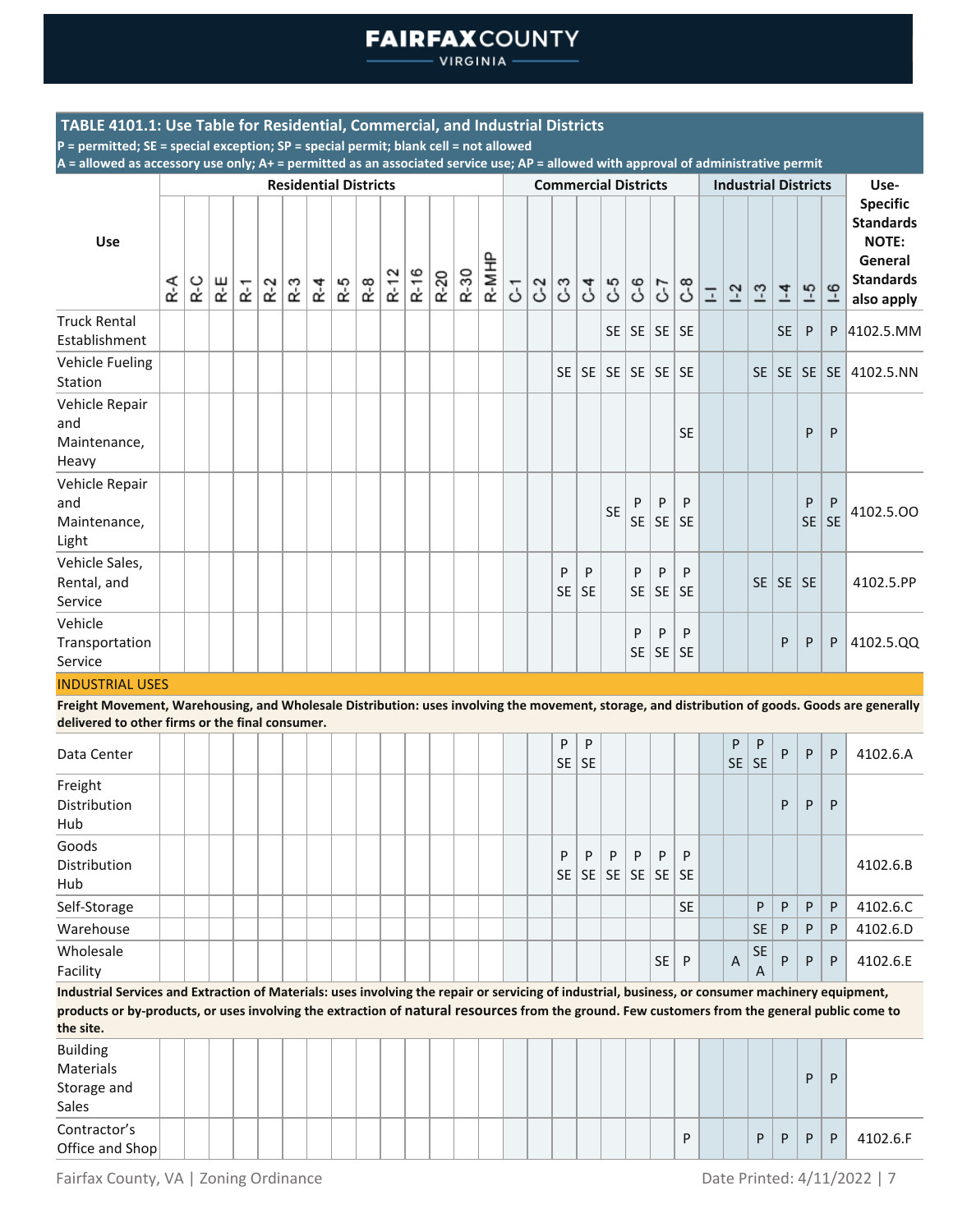VIRGINIA -

| TABLE 4101.1: Use Table for Residential, Commercial, and Industrial Districts                                                                                                                                                                                                                                                                                                                          |     |     |        |                |       |                              |         |     |                                                                  |          |      |        |      |       |                |               |                                      |   |    |   |    |                |                             |                              |                |      |              |                                                                                                  |
|--------------------------------------------------------------------------------------------------------------------------------------------------------------------------------------------------------------------------------------------------------------------------------------------------------------------------------------------------------------------------------------------------------|-----|-----|--------|----------------|-------|------------------------------|---------|-----|------------------------------------------------------------------|----------|------|--------|------|-------|----------------|---------------|--------------------------------------|---|----|---|----|----------------|-----------------------------|------------------------------|----------------|------|--------------|--------------------------------------------------------------------------------------------------|
| P = permitted; SE = special exception; SP = special permit; blank cell = not allowed<br>A = allowed as accessory use only; A+ = permitted as an associated service use; AP = allowed with approval of administrative permit                                                                                                                                                                            |     |     |        |                |       |                              |         |     |                                                                  |          |      |        |      |       |                |               |                                      |   |    |   |    |                |                             |                              |                |      |              |                                                                                                  |
|                                                                                                                                                                                                                                                                                                                                                                                                        |     |     |        |                |       | <b>Residential Districts</b> |         |     |                                                                  |          |      |        |      |       |                |               | <b>Commercial Districts</b>          |   |    |   |    |                | <b>Industrial Districts</b> |                              |                |      |              | Use-                                                                                             |
| <b>Use</b>                                                                                                                                                                                                                                                                                                                                                                                             | R-A | R-C | ⊬<br>∝ | 군              | $R-2$ | $R-3$                        | $R - 4$ | R-5 | $R-8$                                                            | $R - 12$ | R-16 | $R-20$ | R-30 | R-MHP | $\overline{c}$ | $\frac{1}{2}$ | $\mathcal{L}^4$                      | ය | 69 | 5 | 89 | $\overline{-}$ | $1-2$                       | $1-3$                        | $\overline{4}$ | $-5$ | $-6$         | <b>Specific</b><br><b>Standards</b><br><b>NOTE:</b><br>General<br><b>Standards</b><br>also apply |
| Extraction<br>Activity                                                                                                                                                                                                                                                                                                                                                                                 |     |     |        |                |       |                              |         |     | Allowed as a SP use only in a Natural Resource Overlay Districts |          |      |        |      |       |                |               | as established in subsection 3103.1. |   |    |   |    |                |                             |                              |                |      |              | 4102.6.G                                                                                         |
| Petroleum<br>Products<br><b>Storage Facility</b>                                                                                                                                                                                                                                                                                                                                                       |     |     |        |                |       |                              |         |     |                                                                  |          |      |        |      |       |                |               |                                      |   |    |   |    |                |                             |                              |                |      | <b>SE</b>    | 4102.6.H                                                                                         |
| Specialized<br>Equipment and<br><b>Heavy Vehicle</b><br>Sale, Rental, or<br>Service                                                                                                                                                                                                                                                                                                                    |     |     |        |                |       |                              |         |     |                                                                  |          |      |        |      |       |                |               |                                      |   |    |   |    |                |                             |                              |                | P    | P            |                                                                                                  |
| Storage Yard                                                                                                                                                                                                                                                                                                                                                                                           |     |     |        |                |       |                              |         |     |                                                                  |          |      |        |      |       |                |               |                                      |   |    |   |    |                |                             | SE                           | <b>SE</b>      | P    | P            | 4102.6.1                                                                                         |
| Vehicle Storage<br>or<br>Impoundment<br>Yard                                                                                                                                                                                                                                                                                                                                                           |     |     |        |                |       |                              |         |     |                                                                  |          |      |        |      |       |                |               |                                      |   |    |   |    |                |                             |                              | P              | P    | P            | 4102.6.J                                                                                         |
| Production of Goods: uses involving the manufacturing, processing, production, fabrication, packaging, or assembly of goods. Products may be<br>finished or semi-finished and are generally made for the wholesale market, transfer to other industrial operations, or for order by businesses or<br>consumers.                                                                                        |     |     |        |                |       |                              |         |     |                                                                  |          |      |        |      |       |                |               |                                      |   |    |   |    |                |                             |                              |                |      |              |                                                                                                  |
| Craft Beverage<br>Production<br>Establishment                                                                                                                                                                                                                                                                                                                                                          |     |     |        |                |       |                              |         |     |                                                                  |          |      |        |      |       |                |               |                                      | P | P  | P | P  |                |                             | P                            | P              | P    | P            | 4102.6.K                                                                                         |
| Production or<br>Processing                                                                                                                                                                                                                                                                                                                                                                            |     |     |        |                |       |                              |         |     |                                                                  |          |      |        |      |       |                |               |                                      |   |    |   |    |                |                             | P                            | P              | P    | P            | 4102.6.L                                                                                         |
| Production or<br>Processing,<br>Heavy                                                                                                                                                                                                                                                                                                                                                                  |     |     |        |                |       |                              |         |     |                                                                  |          |      |        |      |       |                |               |                                      |   |    |   |    |                |                             |                              |                |      | <b>SE</b>    | 4102.6.M                                                                                         |
| Small-Scale<br>Production<br>Establishment                                                                                                                                                                                                                                                                                                                                                             |     |     |        |                |       |                              |         |     |                                                                  |          |      |        |      |       |                | P             | P                                    | P | P  | P | P  |                |                             | P                            |                |      |              | 4102.6.N                                                                                         |
| Waste and Recycling Facilities: uses involving receiving solid or liquid wastes from others for On-site disposal, storage, processing, or transfer to<br>another location for processing or disposal. This use category also includes uses that manufacture or produce goods or energy from the composting<br>of organic material, and the reuse, recycling, or processing of scrap or waste material. |     |     |        |                |       |                              |         |     |                                                                  |          |      |        |      |       |                |               |                                      |   |    |   |    |                |                             |                              |                |      |              |                                                                                                  |
| Junkyard                                                                                                                                                                                                                                                                                                                                                                                               |     |     |        |                |       |                              |         |     |                                                                  |          |      |        |      |       |                |               |                                      |   |    |   |    |                |                             |                              |                |      | P            |                                                                                                  |
| Mixed Waste<br>Reclamation<br>Facility                                                                                                                                                                                                                                                                                                                                                                 |     |     |        |                |       |                              |         |     |                                                                  |          |      |        |      |       |                |               |                                      |   |    |   |    |                |                             |                              |                |      | <b>SE</b>    | 4102.6.0                                                                                         |
| Recycling<br>Center                                                                                                                                                                                                                                                                                                                                                                                    |     |     |        |                |       |                              |         |     |                                                                  |          |      |        |      |       |                |               |                                      |   |    |   |    |                |                             |                              |                | P    | P            | 4102.6.P                                                                                         |
| Solid Waste<br><b>Disposal Facility</b>                                                                                                                                                                                                                                                                                                                                                                |     |     |        | $SE$ $SE$ $SE$ |       |                              |         |     |                                                                  |          |      |        |      |       |                |               |                                      |   |    |   |    |                |                             | $SE \mid SE \mid SE \mid SE$ |                |      | $\mathsf{P}$ | 4102.6.Q                                                                                         |
| <b>ACCESSORY USES</b>                                                                                                                                                                                                                                                                                                                                                                                  |     |     |        |                |       |                              |         |     |                                                                  |          |      |        |      |       |                |               |                                      |   |    |   |    |                |                             |                              |                |      |              |                                                                                                  |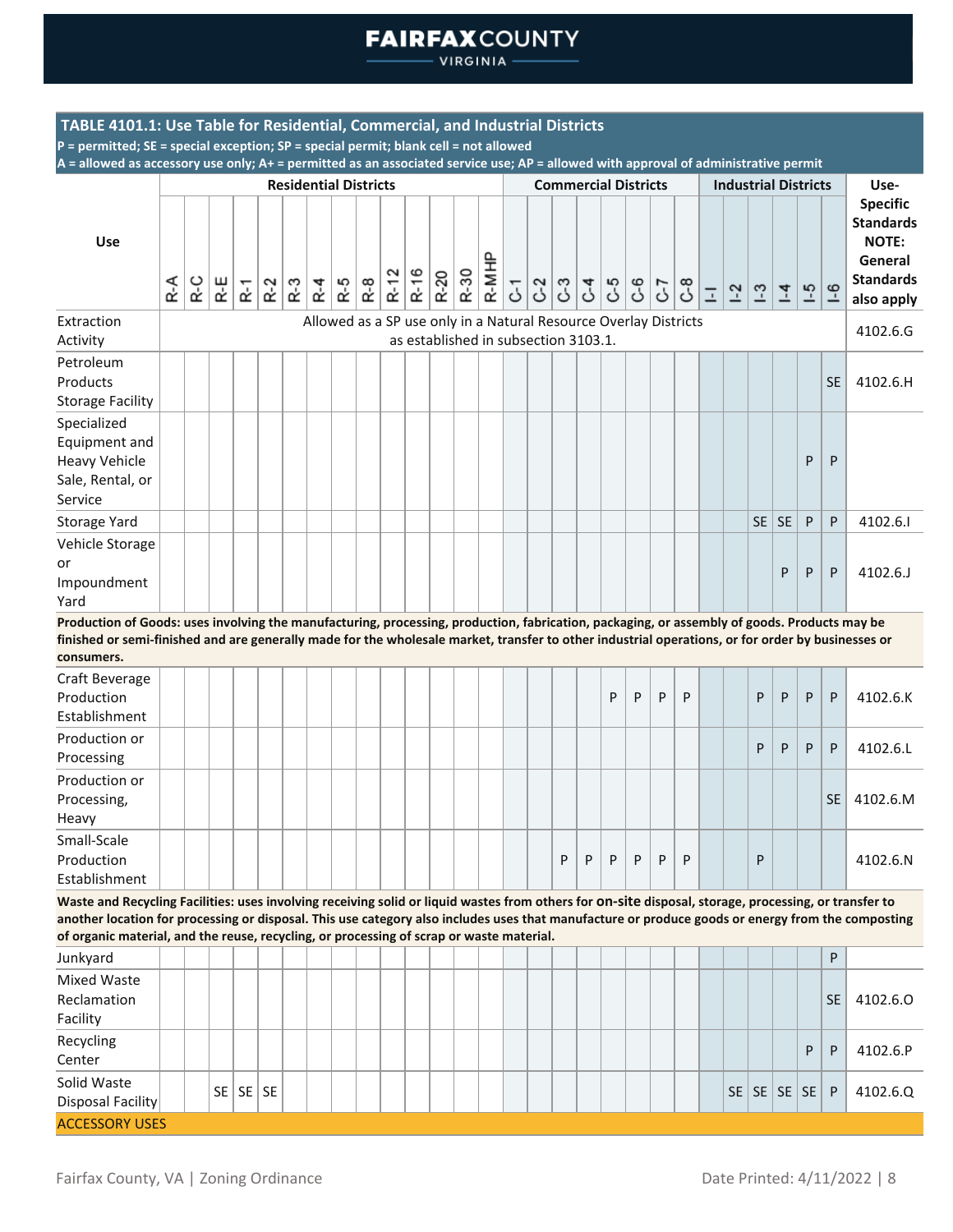**VIRGINIA** 

### **TABLE 4101.1: Use Table for Residential, Commercial, and Industrial Districts**

**P = permitted; SE = special exception; SP = special permit; blank cell = not allowed**

|                                                |                              |                                     |                              |                               |                       |                              | <b>Residential Districts</b> |                       |                       |                         |                       |                       |                       |                       |                       |                  |                       |                       | <b>Commercial Districts</b> |                              |                       |                              |                                     |                                     | <b>Industrial Districts</b>      |                              |                              |                              | Use-                                                                                             |
|------------------------------------------------|------------------------------|-------------------------------------|------------------------------|-------------------------------|-----------------------|------------------------------|------------------------------|-----------------------|-----------------------|-------------------------|-----------------------|-----------------------|-----------------------|-----------------------|-----------------------|------------------|-----------------------|-----------------------|-----------------------------|------------------------------|-----------------------|------------------------------|-------------------------------------|-------------------------------------|----------------------------------|------------------------------|------------------------------|------------------------------|--------------------------------------------------------------------------------------------------|
| <b>Use</b>                                     | R-A                          | R-C                                 | R-E                          | $\overline{\phantom{0}}$<br>¢ | $\sim$<br>¢           | ო<br>œ                       | $R - 4$                      | R-5                   | $R-8$                 | $\sim$<br>$\ddot{R}$ -1 | R-16                  | R-20                  | R-30                  | 운<br>$R-MI$           | 5                     | 3                | 3                     | 54                    | 59                          | 69                           | 7                     | 8ع                           | Ξ                                   | $1-2$                               | $\frac{1}{2}$                    | $\overline{1}$               | $-5$                         | $-6$                         | <b>Specific</b><br><b>Standards</b><br><b>NOTE:</b><br>General<br><b>Standards</b><br>also apply |
| Accessory<br>Living Unit                       | AP<br>SP                     | AP<br><b>SP</b>                     | AP<br>SP                     | AP<br>SP                      | AP<br>SP              | AP<br>SP                     | AP<br>SP                     | AP<br>SP              | AP<br>SP              |                         |                       |                       |                       |                       |                       |                  |                       |                       |                             |                              |                       |                              |                                     |                                     |                                  |                              |                              |                              | 4102.1.1<br>4102.7.B                                                                             |
| Child Care<br>Center for<br>Occasional Care    |                              |                                     |                              |                               |                       |                              |                              |                       |                       |                         |                       |                       |                       |                       |                       |                  |                       |                       |                             | Α                            | Α                     | A                            |                                     |                                     |                                  |                              |                              |                              | 4102.7.C                                                                                         |
| Donation Drop-<br>off Box                      | Α                            | $\mathsf{A}$                        | Α                            | A                             | Α                     | Α                            | Α                            | A                     | Α                     | Α                       | Α                     | Α                     | Α                     | Α                     | A                     | Α                | Α                     | A                     | A                           | Α                            | A                     | A                            |                                     | A                                   | A                                | Α                            | A                            | A                            | 4102.7.D                                                                                         |
| Electric Vehicle<br>Charging                   | Α                            | $\mathsf{A}$                        | Α                            | Α                             | Α                     | Α                            | Α                            | Α                     | A                     | Α                       | Α                     | Α                     | Α                     | Α                     | A                     | A                | A                     | A                     | Α                           | Α                            | Α                     | A                            | Α                                   | A                                   | A                                | A                            | A                            | A                            | 4102.7.E                                                                                         |
| <b>Family Health</b><br>Care Structure         |                              | AP                                  | AP                           | AP                            | AP                    | AP                           | AP                           | AP                    | AP                    |                         |                       |                       |                       | ΑP                    |                       |                  |                       |                       |                             |                              |                       |                              |                                     |                                     |                                  |                              |                              |                              | 4102.1.I<br>4102.7.F                                                                             |
| Garage Sale or<br>Yard Sale                    | Α                            | $\mathsf{A}$                        | Α                            | Α                             | A                     | A                            | A                            | A                     | A                     | A                       | A                     | A                     | A                     | A                     |                       |                  |                       |                       |                             |                              |                       |                              |                                     |                                     |                                  |                              |                              |                              | 4102.7.G                                                                                         |
| Gardening and<br>Composting                    | Α                            | $\mathsf{A}$                        | Α                            | Α                             | Α                     | Α                            | Α                            | Α                     | A                     | Α                       | Α                     | Α                     | Α                     | Α                     | A                     | A                | A                     | A                     | A                           | Α                            | A                     | A                            | A                                   | A                                   | A                                | A                            | A                            | A                            |                                                                                                  |
| Home-Based<br><b>Business</b>                  | AP<br>SP                     | AP<br><b>SP</b>                     | AP<br>SP                     | AP<br>SP                      | AP<br>SP              | AP<br>SP                     | AP<br>SP                     | AP<br>SP              | AP<br>SP              | AP<br>SP                | AP<br>SP              | AP<br>SP              | AP<br>SP              | AP<br>SP              |                       |                  |                       |                       |                             |                              |                       |                              |                                     |                                     |                                  |                              |                              |                              | 4102.1.1<br>4102.7.H                                                                             |
| Home Day Care<br>Facility                      | SP                           | A<br><b>SP</b>                      | A<br>SP                      | Α<br>SP                       | Α<br>SP               | Α<br>SP                      | A<br>SP                      | A<br>SP               | Α<br><b>SP</b>        | Α<br>SP                 | Α<br>SP               | A<br>SP               | A<br>SP               | Α<br>SP               |                       |                  |                       |                       |                             |                              |                       |                              |                                     |                                     |                                  |                              |                              |                              | 4102.7.1                                                                                         |
| Keeping of<br>Animals                          | Α<br>SP                      | A<br>SP                             | A<br>SP                      | Α<br>SP                       | Α<br>SP               | Α<br>SP                      | Α<br>SP                      | Α<br>SP               | Α<br>SP               | Α<br>SP                 | Α<br>SP               | Α<br>SP               | Α<br>SP               | Α<br>SP               | A<br>SP               | Α<br>SP          | A<br><b>SP</b>        | A<br>SP               | A<br>SP                     | Α<br>SP                      | A<br>SP               | A<br>SP                      |                                     | A<br><b>SP</b>                      | A<br>SP                          | A<br>SP                      | Α<br>SP                      | A<br>SP                      | 4102.7.J                                                                                         |
| <b>Limited Riding</b><br>or Boarding<br>Stable | Α<br>AP                      | A<br>AP                             | A<br>AP                      | Α<br>AP                       |                       |                              |                              |                       |                       |                         |                       |                       |                       |                       |                       |                  |                       |                       |                             |                              |                       |                              |                                     |                                     |                                  |                              |                              |                              | 4102.1.1<br>4102.7.K                                                                             |
| Residence for<br>Manager or<br>Employee        | AP<br><b>SE</b><br><b>SP</b> | <b>AP</b><br><b>SE</b><br><b>SP</b> | AP<br><b>SE</b><br><b>SP</b> | AP<br><b>SE</b><br>SP         | AP<br><b>SE</b><br>SP | AP<br><b>SE</b><br><b>SP</b> | AP<br>SE  <br>SP             | AP<br><b>SE</b><br>SP | AP<br><b>SE</b><br>SP | AP<br><b>SE</b><br>SP   | AP<br><b>SE</b><br>SP | AP<br><b>SE</b><br>SP | AP<br><b>SE</b><br>SP | AP<br><b>SE</b><br>SP | AP<br><b>SE</b><br>SP | AP<br> SE<br> SP | AP<br><b>SE</b><br>SP | AP<br><b>SE</b><br>SP | AP<br><b>SE</b><br>SP       | AP<br><b>SE</b><br><b>SP</b> | AP<br><b>SE</b><br>SP | AP<br><b>SE</b><br><b>SP</b> | <b>AP</b><br><b>SE</b><br><b>SP</b> | <b>AP</b><br><b>SE</b><br><b>SP</b> | AP<br><b>SE</b><br><b>SP</b>     | AP<br><b>SE</b><br><b>SP</b> | AP<br><b>SE</b><br><b>SP</b> | AP<br><b>SE</b><br><b>SP</b> | 4102.7.L                                                                                         |
| Sawmilling                                     | SP                           |                                     | SP                           | SP                            |                       |                              |                              |                       |                       |                         |                       |                       |                       |                       |                       |                  |                       |                       |                             |                              |                       |                              |                                     |                                     |                                  |                              |                              |                              | 4102.7.M                                                                                         |
| Short-Term<br>Lodging                          |                              | AP.                                 |                              |                               |                       |                              |                              |                       |                       |                         |                       |                       |                       | AP                    |                       |                  |                       |                       |                             |                              |                       |                              |                                     |                                     |                                  |                              |                              |                              | 4102.1.1<br>4102.7.N                                                                             |
| Solar Collection<br>System                     | Α                            | $\mathsf{A}$                        | Α                            | Α                             | A                     | A                            | A                            | Α                     | A                     | Α                       | Α                     | Α                     | A                     | A                     | A                     | A                | A                     | A                     | A                           | A                            | A                     | A                            | A                                   | A                                   | A                                | A                            | A                            | A                            | 4102.7.0                                                                                         |
| <b>TEMPORARY USES</b>                          |                              |                                     |                              |                               |                       |                              |                              |                       |                       |                         |                       |                       |                       |                       |                       |                  |                       |                       |                             |                              |                       |                              |                                     |                                     |                                  |                              |                              |                              |                                                                                                  |
| Community<br>Garden                            | A<br>AP<br>SP                | A<br><b>AP</b><br><b>SP</b>         | Α<br>AP<br>SP                | Α<br>AP<br>SP                 | Α<br>AP<br><b>SP</b>  | A<br><b>SP</b>               | Α<br>$AP$ $AP$ $AP$<br>SP    | Α<br>SP               | A<br>AP<br>SP         | Α<br>AP<br>SP           | Α<br>AP<br>SP         | Α<br>AP<br>SP         | Α<br><b>AP</b><br>SP  | Α<br>AP<br>SP         | A<br>AP<br>SP         | A<br>AP<br>SP    | A<br>AP<br><b>SP</b>  | Α<br>AP<br><b>SP</b>  | A<br>AP<br>SP               | A<br>AP<br>SP                | Α<br>AP<br><b>SP</b>  | A<br>AP<br><b>SP</b>         |                                     | A<br>AP<br><b>SP</b>                | A<br>$AP$ $AP$ $AP$<br><b>SP</b> | A<br>SP                      | A<br>SP                      | A<br>AP<br><b>SP</b>         | 4102.1.1<br>4102.8.B                                                                             |
| Construction<br>Site Office and<br>Storage     |                              | AP.                                 |                              | $AP$ $AP$ $AP$                |                       |                              |                              |                       |                       |                         |                       |                       |                       |                       |                       |                  |                       |                       |                             |                              |                       |                              |                                     | AP                                  | AP AP AP AP                      |                              |                              |                              | 4102.1.1<br>4102.8.C                                                                             |
| Farmers Market AP <b>AP</b> AP AP AP           |                              |                                     |                              |                               |                       |                              |                              |                       |                       |                         |                       |                       |                       |                       |                       |                  |                       |                       |                             | AP                           | $AP$ AP               |                              |                                     | AP                                  | $ AP$ $AP$ $AP$ $AP$ $AP$        |                              |                              |                              | 4102.1.1<br>4102.8.D                                                                             |